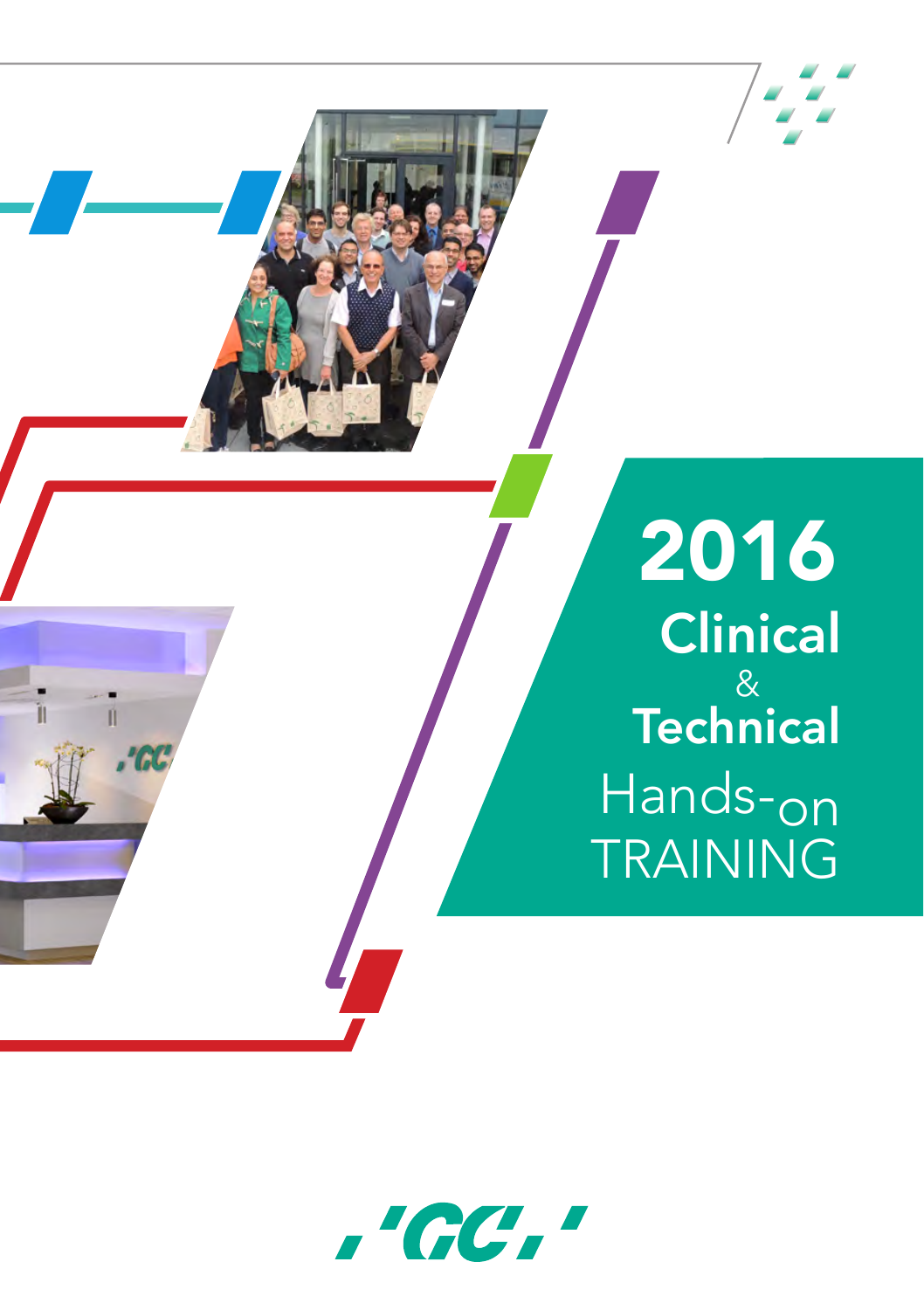# GC Europe Campus A new standard in training and education

As one of the world's most innovative dental companies, GC has continuously made important and ground-breaking contributions to dental care. This is coupled with the philosophy to promote communication and understanding between dentists and technicians, with the aim of bringing new concepts, products and methodology to the market.

This commitment to research and continual education has been the foundation for the GC Europe Campus, Meeting and Education

Centre located on our site in Leuven, Belgium. This state-of-the-art environment enables us and our worldwide network of dental professionals to deliver hands-on courses, presentations and demonstrations of all our major technologies and products.

We are confident these facilities help us encourage the exchange of knowledge and education between dental professionals throughout Europe and the rest of the world.

#### Chris Brown Managing Director, GC (UK) Ltd

# GC Trainers



#### Karin De Hert CDT

Karin works as a Technical & Training Manager for GC EUROPE where she offers front line technical support and professional training courses on GC products.



Roland Jan Verhoeven CDT

Roland is a freelance trainer for GC EUROPE, delivering a range of ceramic and composite courses.



#### Dirk Galle CDT

Dirk is a Technical and Training Manager for GC EUROPE who has presented over 800 ceramic courses, additionally he is a frequent worldwide speaker.



#### Roeland De Paepe CDT

Roeland is a freelance trainer for GC EUROPE, delivering a range of ceramic and composite courses.



Simone Moretto

Simone is a Technical and Training Manager at GC EUROPE, contributing to GC training courses with a wellbalanced clinical and scientific point of view.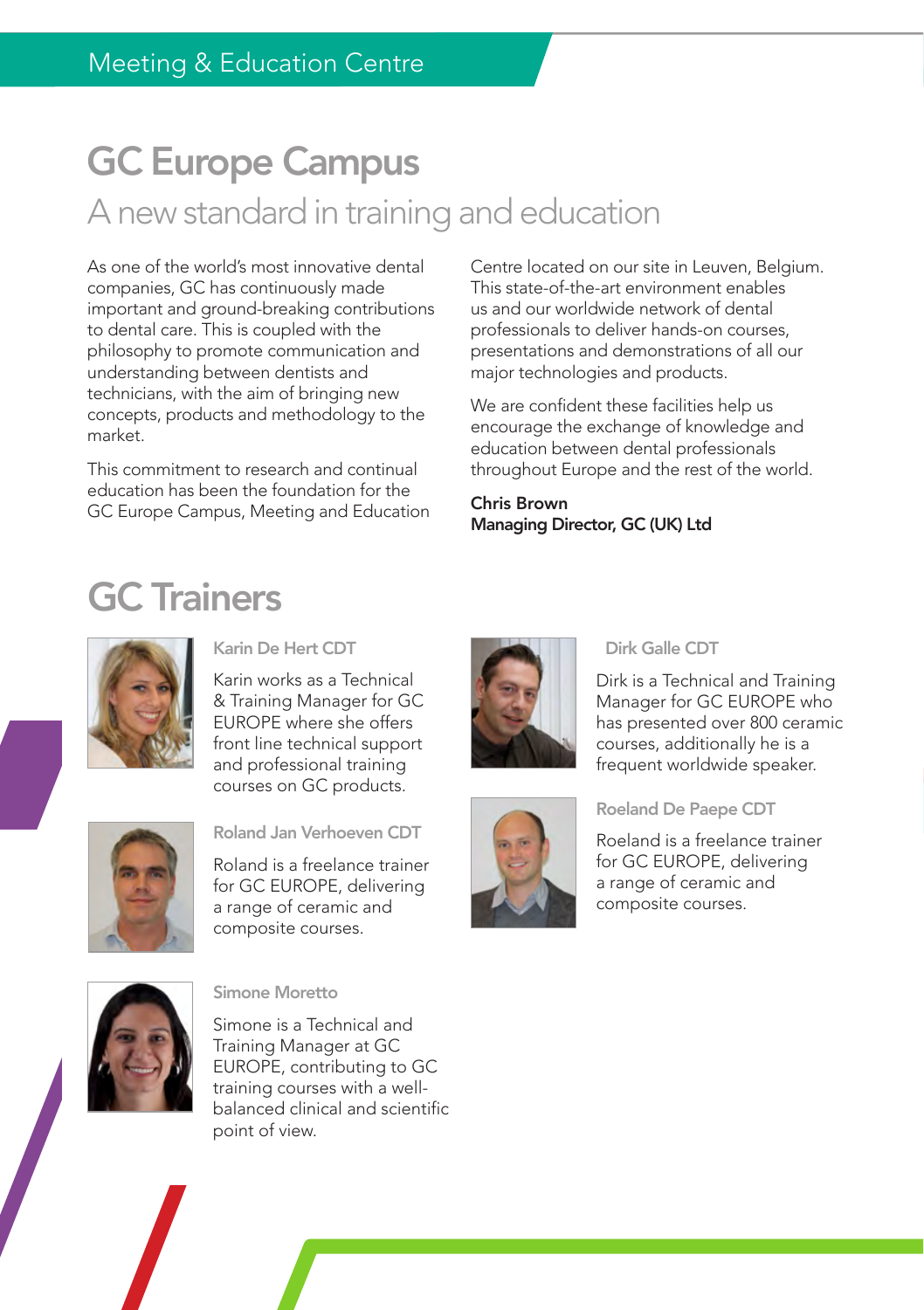Brilliant Course<br>Thanks Dory fantastic course and hospita

Thank you GC for the<br>fantastic course and hospitality Phil

Look forward to seeing you again soon! Thanks so much for a great couple of days all the best Jenny

Thumbs up from Snoophawk! xxxx



A very special course Thanks so much GC

Rob

Thank you GC for a very enjoyable few days **Matt** 

Thank you for the excellent course, really enjoyed it. Dave

\* The above quotes are representative of delegate comments from our 2013 courses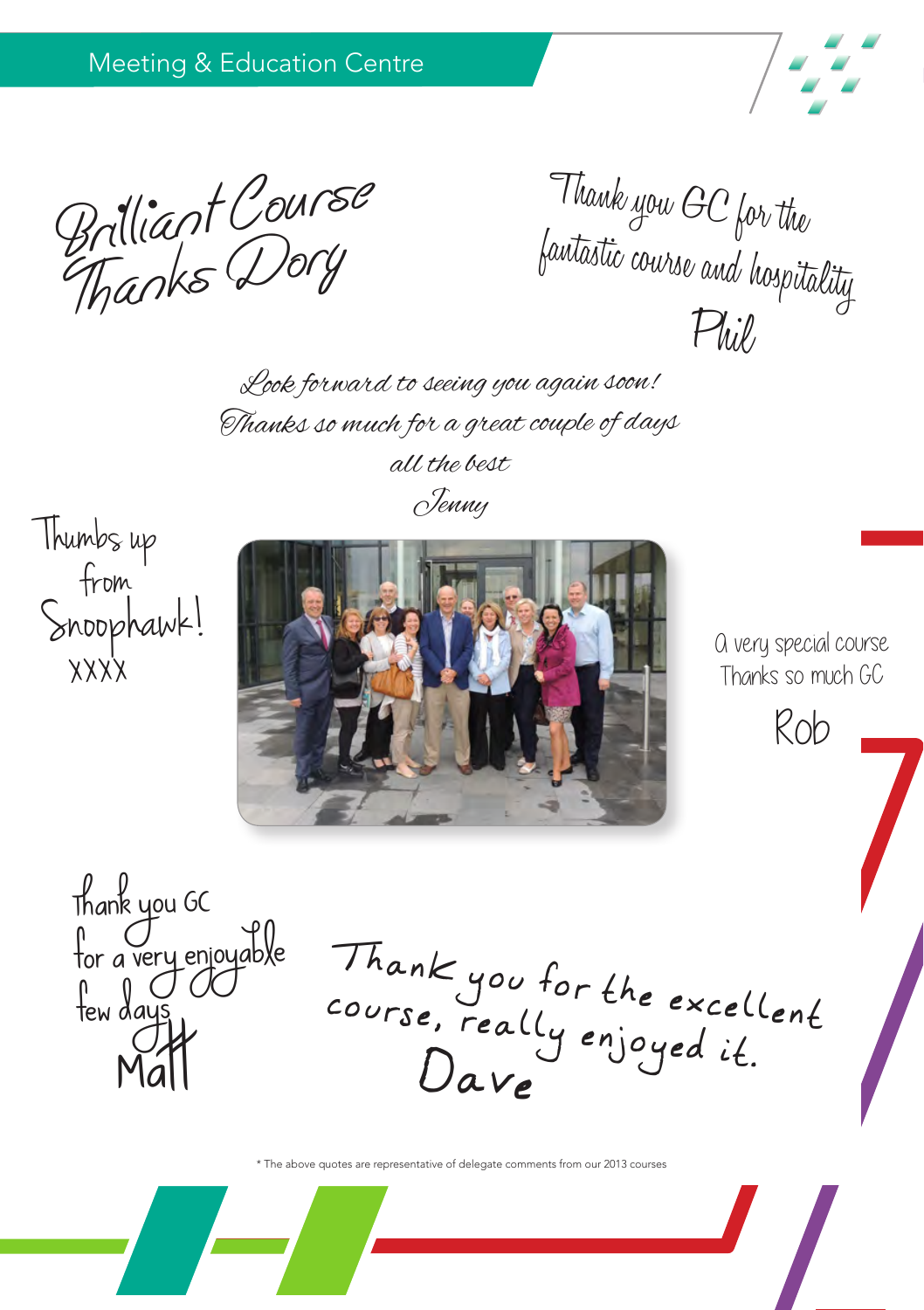### G-ænial

In addition to Gradia Direct, GC has now launched a new, improved composite system, G-ænial.



GC presents G-ænial Anterior and Posterior, two light-cured restoratives that have been developed using GC's extensive expertise and knowledge of dental materials together with suggestions from faithful Gradia Direct users. You can depend on the years of experience and industry know-how that has gone into creating G-ænial to reinforce your aesthetic skills and ability to match every restoration with nature. G-ænial - the userfriendly restorative that is indicated for highly aesthetic single shade or multi-shade buildups in all restorative classes.



Before restoration and a set of the After restoration



#### Natural reflectivity creates natural restorations

The chameleon effect which can be achieved with just one shade of G-ænial is of such a high standard that the restoration not only matches the surrounding natural tooth, it blends and becomes aesthetically invisible. One of the main reasons for this phenomenon is G-ænial's diverse composition, which mimics the reflective capabilities of a natural tooth.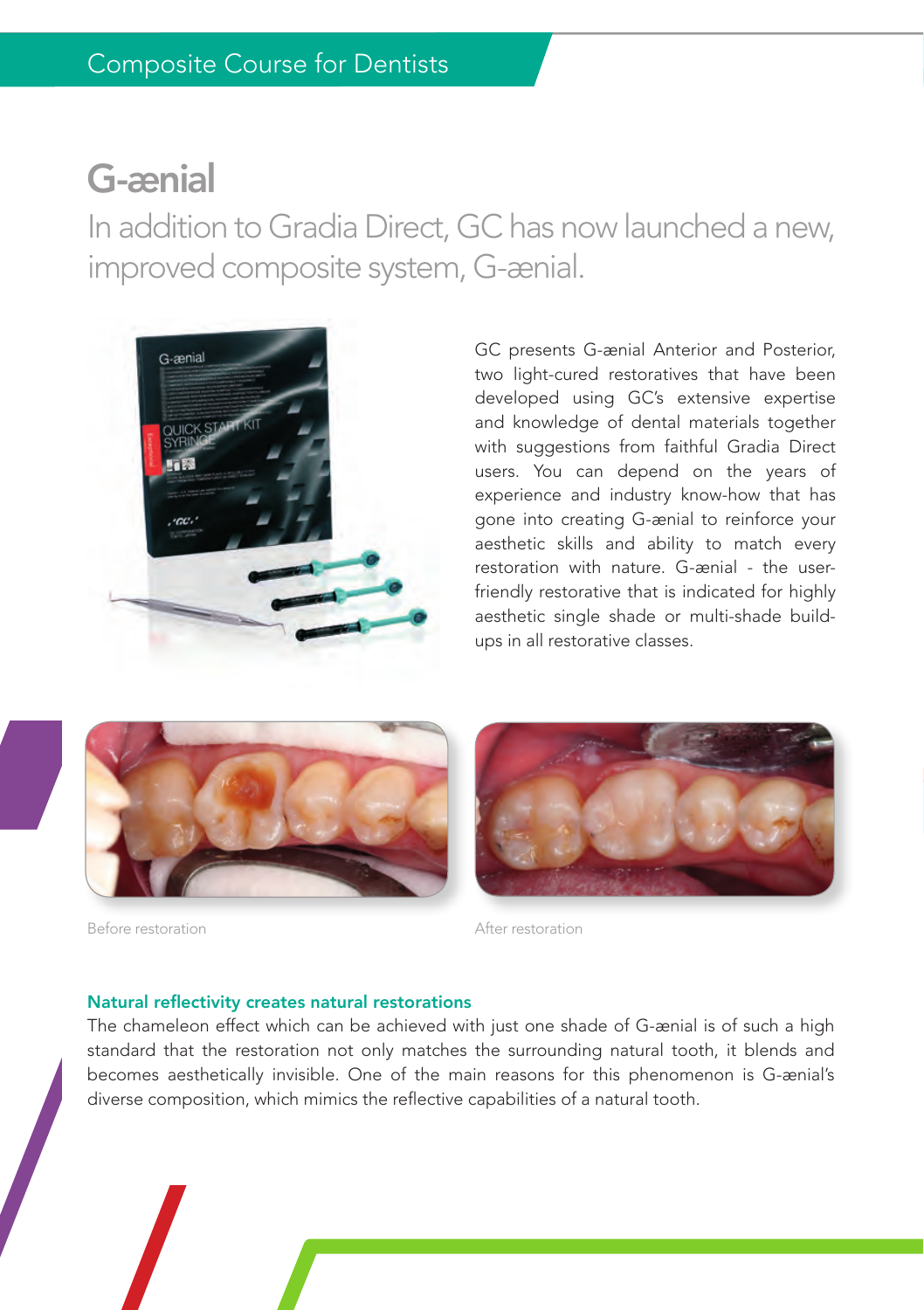

#### Forward-thinking shading concept

G-ænial offers flexibility to the dentist. All techniques are possible when adopting G-ænial: from aesthetically invisible single shades to aesthetic masterpieces in a multi-shade build-up. For cases where no layering is required, the use of Standard Shades is sufficient to produce guaranteed results: what you see is what you get. But, there may be times when a multi-shade technique is preferred, such as when extensive restoration is required. The G-ænial range offers two types of additional shades to choose from, called Special Shades, which are placed underneath (inside shades for increased opacity) or on top (outside shades for transparency) of a Standard Shade.

#### Effortless manipulation

G-ænial is one of the few composite materials that really qualifies as being user-friendly, not only because of its advanced shade system but also because it is a unique composite that offers effortless manipulation. The consistency of G-ænial Anterior is the same as Gradia Direct Anterior. The material has been tested for more than 6 years with a resulting unanimous agreement that its consistency is what makes the material so noteworthy. The viscosity of G-ænial Posterior has been adapted accordingly, as posterior applications often require a material that is more packable. With this consistency, G-ænial Posterior is easy to sculpt, thixotropic and adapts well to cavity walls.

#### Simplified follow-ups

Although aesthetically invisible, both G-ænial Anterior and Posterior are easily traceable through x-rays. Featuring the unique and GC patented High-Density Radiopaque (HDR) Technology, the radiopacity of G-ænial is significantly increased without compromising aesthetics.

#### Physical properties for superb, long-lasting restorations

For improved aesthetics G-ænial is quickly and easily polished to a smooth, glossy surface. G-ænial is tough and flexible thanks to the high fracture toughness and a low modulus of elasticity to avoid bending and occlusal forces, as well as the spreading of cracks. G-ænial restorations are also very durable, resisting occlusal wear exceptionally well.



creates invisibility



Natural reflectivity Forward-thinking shading concept



Easily traceable through x-rays

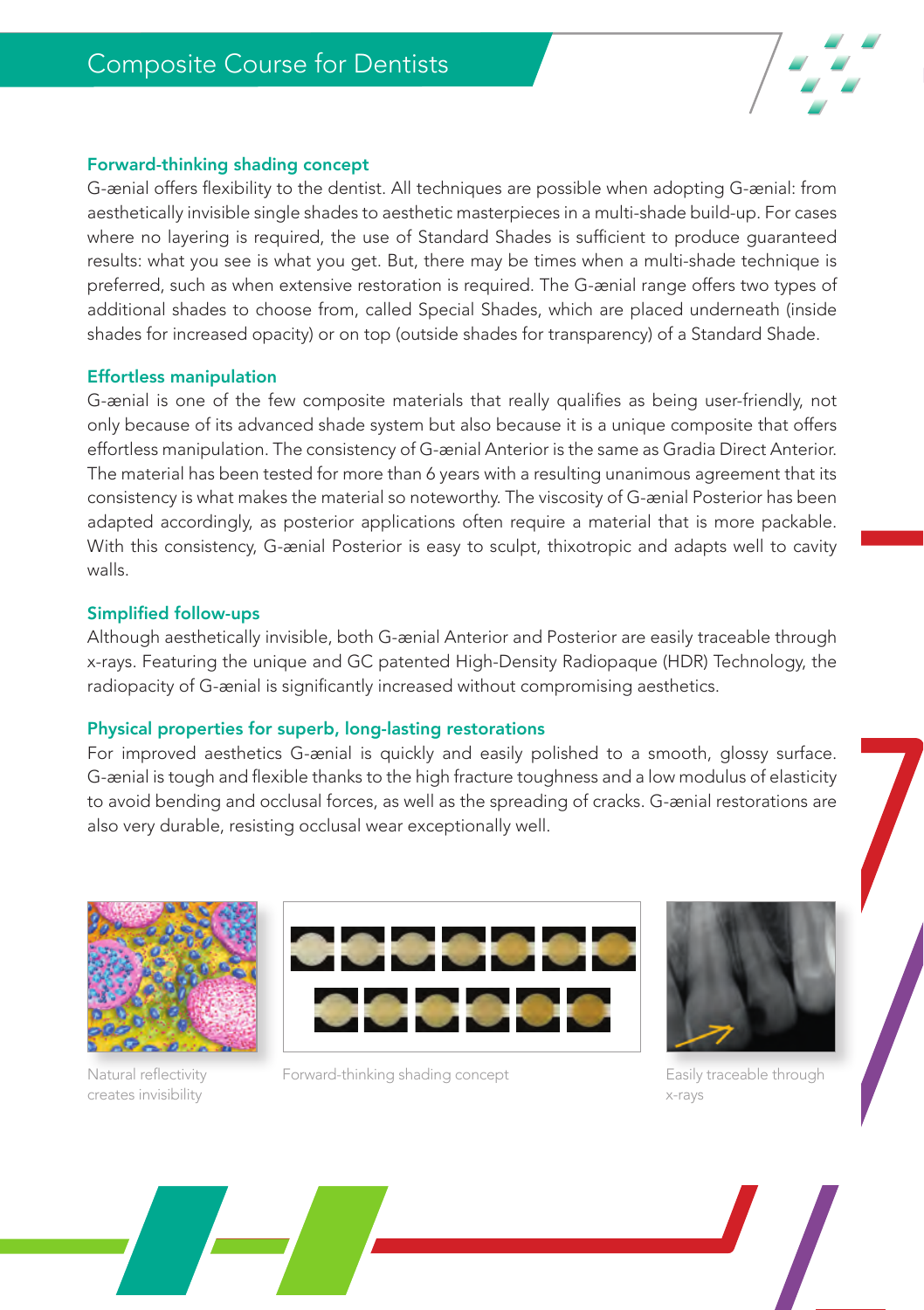# G-ænial Course

#### In addition to GRADIA Direct, GC has now launched a new, improved composite system, G-ænial.

To create anatomically functional composite restorations there is only one role model to take seriously; the responding natural tooth. After analysing the structure of a natural element, we can use simple steps to rebuild the perfect copy of the natural example. G-ænial offers all the possibilities required to rebuild a natural and functional occlusion. Even monochromatic restorations become beautiful due to its unique chameleon effect.

Together with the laboratory GC GRADIA System, GC GRADIA gum shades, Metal Primer II, Composite Primer and Ceramic Primer II, G-ænial becomes the most complete system for any white or pink aesthetic or cosmetic restorations. The new 7th generation G-ænial Bond and the new LED D-Light Duo make the G-Family complete. You will find out for yourself on our two day course!

#### Programme

- Theoretical presentation of G-ænial
- Demonstration build-up technique Class IV
- Hands-on Class IV
- Demonstration build-up technique Class II
- Hands-on Class II
- Theoretical presentation of G-Bond & G-Light
- Demonstration of GC GRADIA Gum

#### Points of interest

- Recognition of individual tooth characteristics
- Correct shade taking
- Adequate preparation
- Polychromatic anatomically functional build-up
- Individualise composite restorations
- Metal, composite and ceramic primers
- Finish and polish
- Adhesion and luting

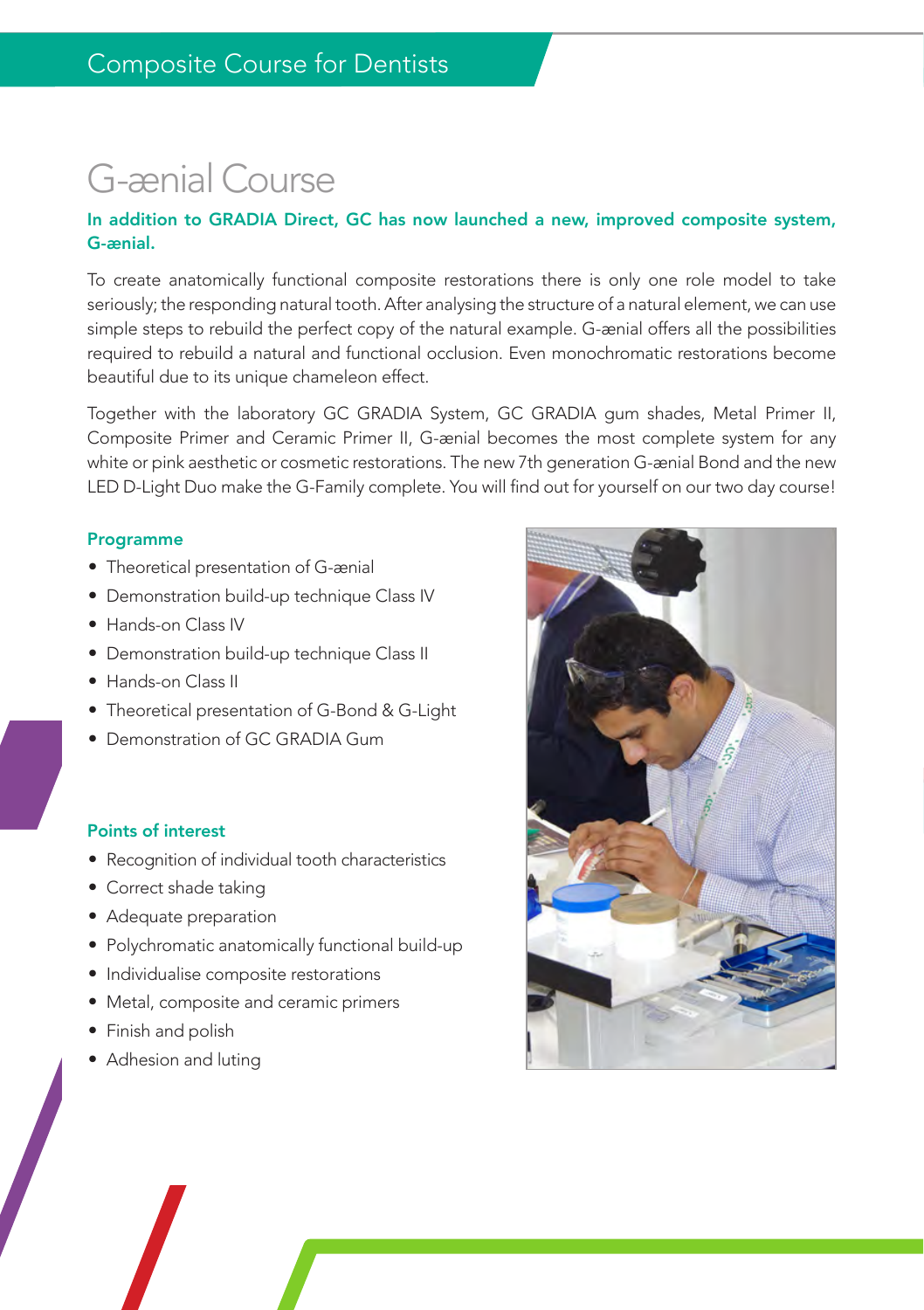

### G-ænial Course

| <b>DATES</b>                                                                                                                               | COST*                                                                                            | <b>INCLUDES</b>                                                                                                                                                                                                                                                                        |
|--------------------------------------------------------------------------------------------------------------------------------------------|--------------------------------------------------------------------------------------------------|----------------------------------------------------------------------------------------------------------------------------------------------------------------------------------------------------------------------------------------------------------------------------------------|
| 14th - 15th Jan 2016<br>11th - 12th Feb 2016<br>17th - 18th Mar 2016<br>28th - 29th Apr 2016<br>19th - 20th May 2016<br>6th - 7th Jun 2016 | Please contact Mustapha<br>Laljee for preferential<br>member prices.<br>muslaljee@btinternet.com | • Standard travel from London St<br>Pancras International Station,<br>EuroStar Terminal<br>• Transfers to hotel and training centre<br>• 1 night hotel accommodation<br>• All meals (please advise us of any<br>special dietary requirements)<br>• All materials, models and equipment |
| 27th - 28th Jun 2016<br>25th - 26th Jul 2016<br>1st - 2nd Sep 2016                                                                         |                                                                                                  | • 10 hrs CPD accreditation                                                                                                                                                                                                                                                             |
| 19th - 20th Sep 2016<br>27th - 28th Oct 2016<br>21st - 22nd Nov 2016                                                                       |                                                                                                  |                                                                                                                                                                                                                                                                                        |
| 5th - 6th Dec 2016                                                                                                                         |                                                                                                  |                                                                                                                                                                                                                                                                                        |

### G-ænial Advanced Course

| <b>DATES</b>         | $COST*$                                            | <b>INCLUDES</b>                                                       |
|----------------------|----------------------------------------------------|-----------------------------------------------------------------------|
| 25th - 26th Jan 2016 |                                                    | • Standard travel from London St                                      |
| 12th - 13th May 2016 | Please contact Mustapha<br>Laljee for preferential | Pancras International Station,<br>EuroStar Terminal                   |
| 17th - 18th Oct 2016 | member prices.                                     | • Transfers to hotel and training centre                              |
|                      |                                                    | • 1 night hotel accommodation                                         |
|                      | muslaljee@btinternet.com                           | • All meals (please advise us of any<br>special dietary requirements) |
|                      |                                                    | • All materials, models and equipment                                 |
|                      |                                                    | • 10 hrs CPD accreditation                                            |

#### For more information about G-ænial Advanced Composite courses please contact GC UK Ltd direct on 01908 218999.

\* Payment by debit or credit card only.

Travel Insurance: GC UK Ltd recommend that all course delegates take out their own travel insurance. If a delegate does not travel on the confirmed flight or train, GC UK Ltd are not liable for any additional costs of travel and will not refund the cost of the course and/or travel.

Terms and Conditions: Cancellations must be made within 14 days of course date. Refunds will be made at the discretion of GC UK Ltd. All external<br>expenses including cost of transport will be deducted from any course fee re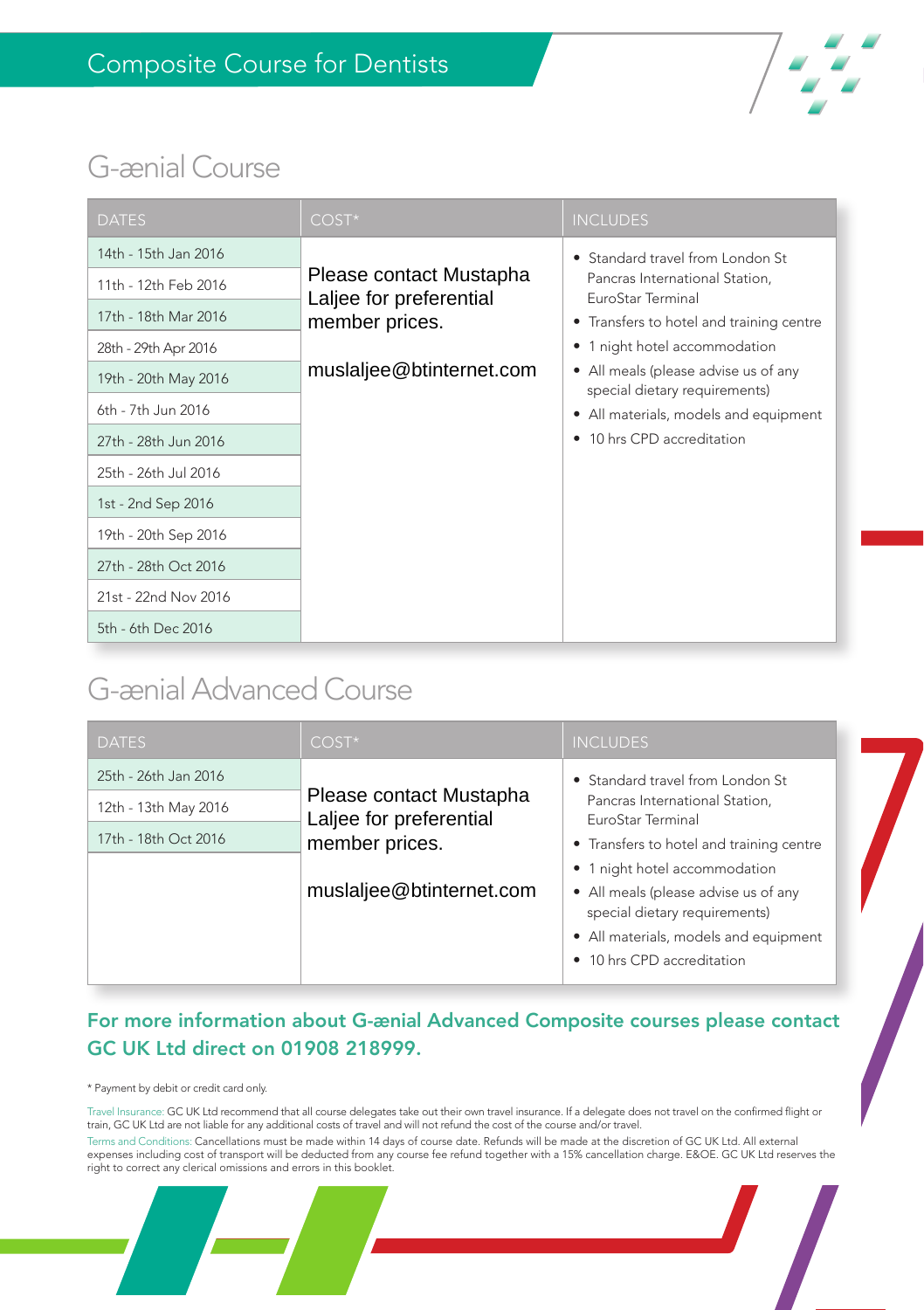# Initial One ceramic line for all restorative indications



GC Initial consists of six ceramics in one integrated product and colour line, which can create metal-ceramic and full-ceramic restorations. No longer do you have to spend valuable time learning to use a myriad of different ceramics to create a wide variety of restorations.

#### Optimally adapted materials, ultra modern technology

- One manufacturer, one service partner, one system
- Exactly matched thermal expansion coefficients
- Components for all ceramic indications
- All components systematically matched

#### One global concept, one shade system, one layering technique

- Identical, modular and very easy to understand product system logic
- Clear-cut working steps, easy to process
- Logical interconnections, system quick and easy to learn
- Stable materials, high firing stability parameters
- Process optimised, extremely economical concept
- Shade optimised system components
- Natural opalescence, fluorescence and translucency



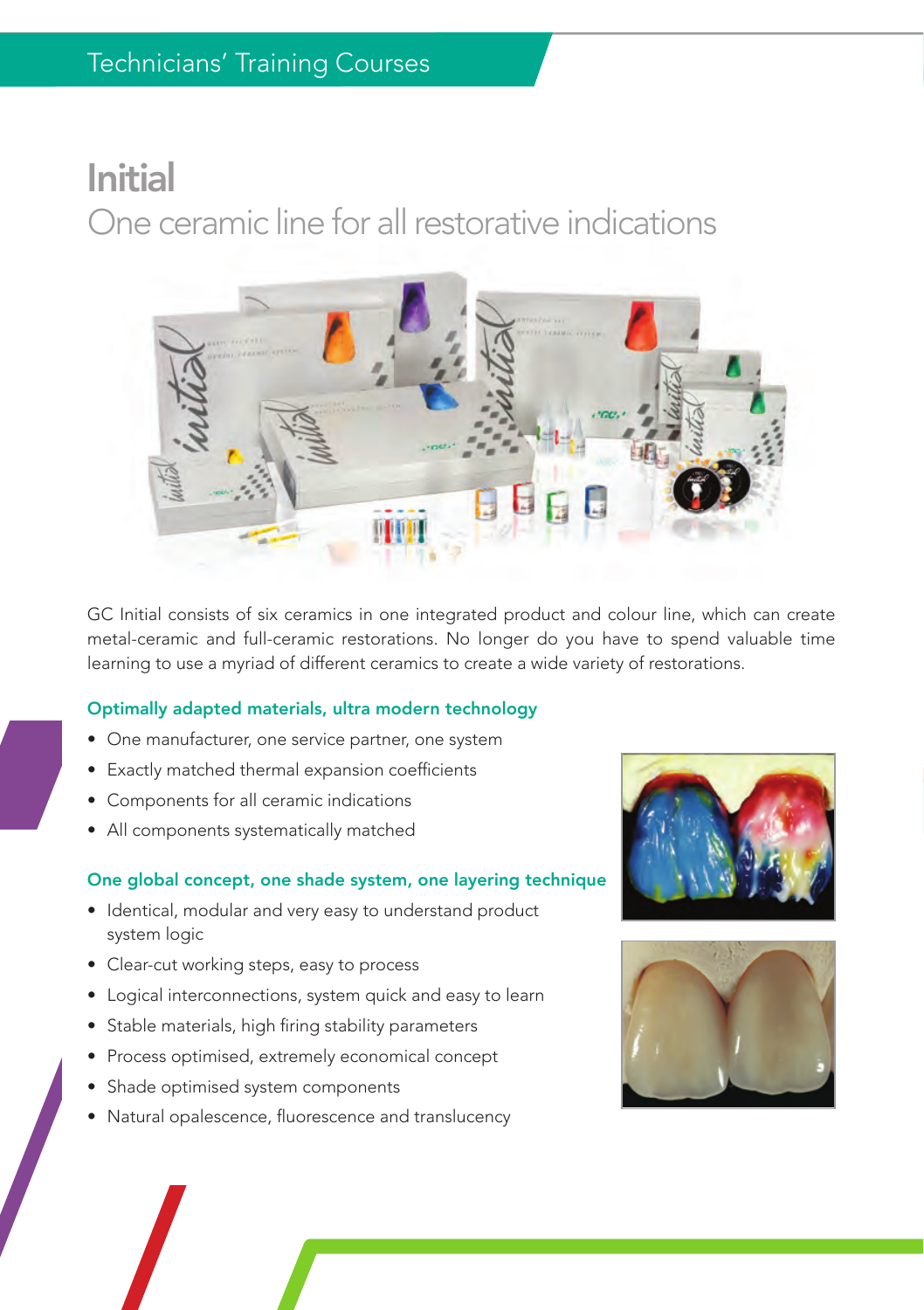

### Initial Course

GC Corporation has been working very closely with technicians to determine which of the ceramic porcelain properties are most important and what exactly the technicians would like to achieve with their porcelain. During this course the Initial System will be demonstrated in its entirety, with a hands-on session allowing you to use the material on actual cases.

#### Initial Courses will be held in the UK. For more information please contact GC UK on 01908 218 999.

| <b>DATES</b>         | $COST*$                                                              | <b>INCLUDES</b>                                                                                                |
|----------------------|----------------------------------------------------------------------|----------------------------------------------------------------------------------------------------------------|
| 16th - 17th Jun 2016 |                                                                      | • Standard travel from London St                                                                               |
| 8th - 9th Dec 2016   | Please contact Mustapha<br>Laljee for preferential<br>member prices. | Pancras International Station,<br>EuroStar Terminal                                                            |
|                      |                                                                      | • Transfers to hotel and training centre<br>• 1 night hotel accommodation                                      |
|                      | muslaljee@btinternet.com                                             | • All meals (please advise us of any<br>special dietary requirements)<br>• All materials, models and equipment |
|                      |                                                                      | • 10 hrs CPD accreditation                                                                                     |

\* Payment by debit or credit card only.

Travel Insurance: GC UK Ltd recommend that all course delegates take out their own travel insurance. If a delegate does not travel on the confirmed flight or train, GC UK Ltd are not liable for any additional costs of travel and will not refund the cost of the course and/or travel.

Terms and Conditions: Cancellations must be made within 14 days of course date. Refunds will be made at the discretion of GC UK Ltd. All external expenses including cost of transport will be deducted from any course fee refund together with a 15% cancellation charge. E&OE. GC UK Ltd reserves the right to correct any clerical omissions and errors in this booklet.

### Initial Advanced Course with GC Master Technician

In this course GC's Master Technician explains the possibilities and qualities offered by the GC Initial Ceramic System. There will be demonstrations on how to work with primary dentines, GC Initial INside materials and the intensive shades INvivo/INsitu, using a build-up technique to produce life-like restorations.

#### For more information please contact GC UK on 01908 218 999.

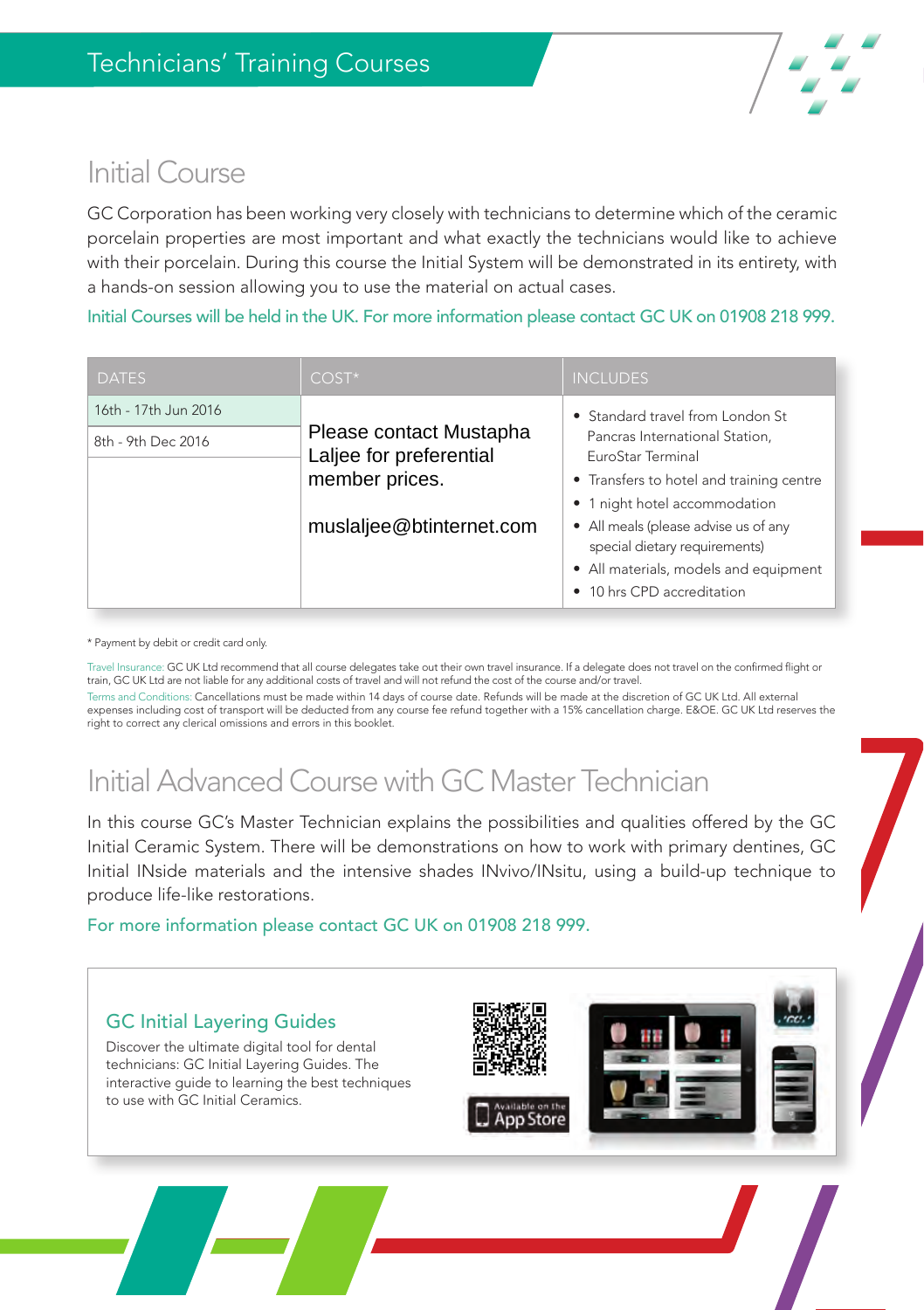### Technicians' Composite Course New for 2016

GC UK are pleased to announce the launch of a new generation laboratory light cure composite.

This new aesthetic, high strength material will be available in different modules and consistencies, pastes, flowable and 1 body stain and glaze and will be launched April 2016.

To find out more about our 2016 Technicians' Composite Course please contact GC UK on 01908 218 999.



| <b>DATES</b>                                 | $COST*$                                                                                                                                      | <b>INCLUDES</b>                                                                                                                                                      |
|----------------------------------------------|----------------------------------------------------------------------------------------------------------------------------------------------|----------------------------------------------------------------------------------------------------------------------------------------------------------------------|
| 13th - 14th Jun 2016<br>24th - 25th Oct 2016 | Please contact Mustapha<br>Laljee for preferential<br>member prices.                                                                         | • Standard travel from London St<br>Pancras International Station,<br>EuroStar Terminal<br>• Transfers to hotel and training centre<br>• 1 night hotel accommodation |
| muslaljee@btinternet.com                     | • All meals (please advise us of any<br>special dietary requirements)<br>• All materials, models and equipment<br>• 10 hrs CPD accreditation |                                                                                                                                                                      |

\* Payment by debit or credit card only.

Travel Insurance: GC UK Ltd recommend that all course delegates take out their own travel insurance. If a delegate does not travel on the confirmed flight or train, GC UK Ltd are not liable for any additional costs of travel and will not refund the cost of the course and/or travel.

Terms and Conditions: Cancellations must be made within 14 days of course date. Refunds will be made at the discretion of GC UK Ltd. All external expenses including cost of transport will be deducted from any course fee refund together with a 15% cancellation charge. E&OE. GC UK Ltd reserves the right to correct any clerical omissions and errors in this booklet.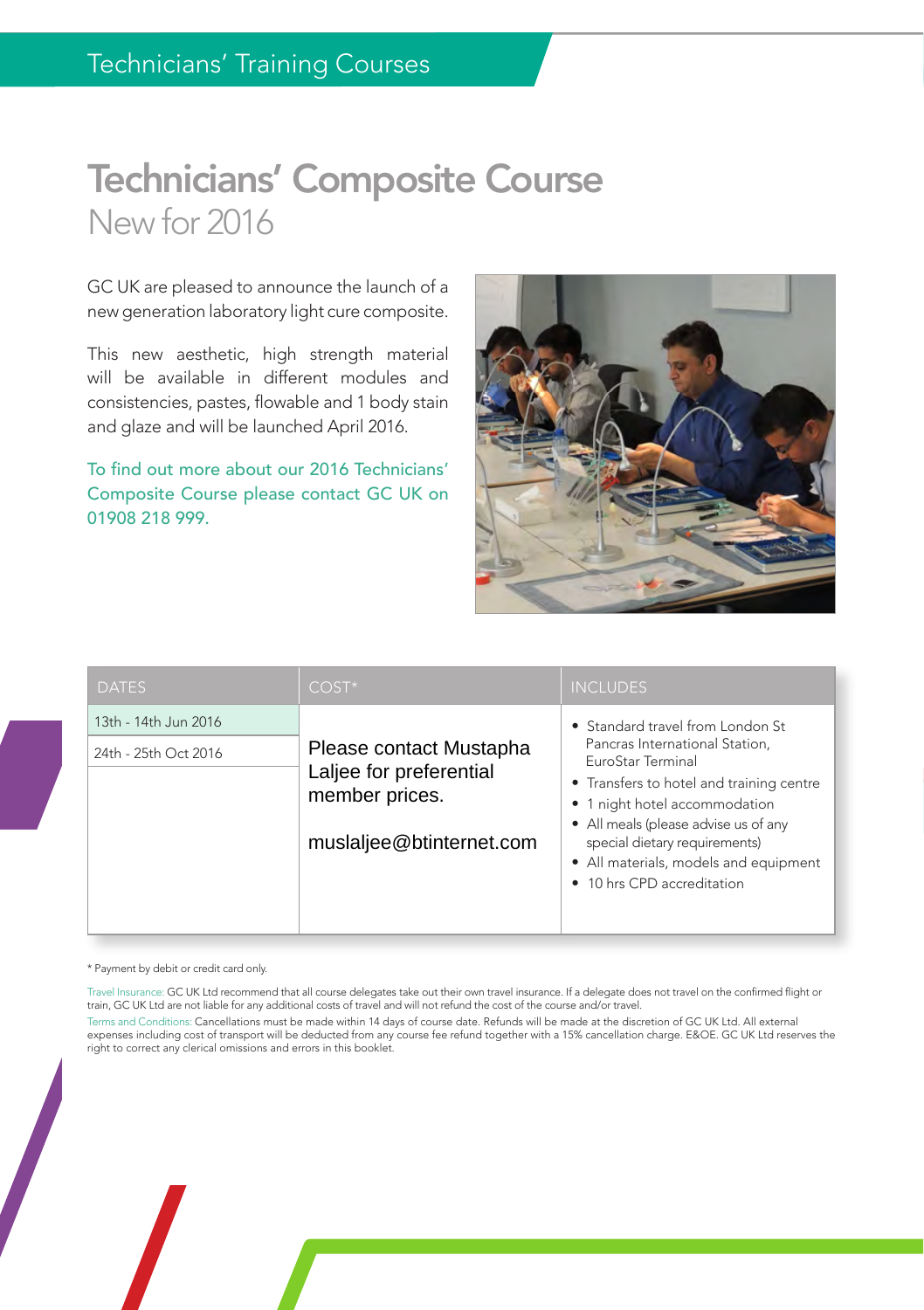

# Our Town

Leuven (French: Louvain, often used in English, German: Löwen) is the capital of the province of Flemish Brabant in the Flemish region of Belgium. It is situated about 30 kilometres east of Brussels.

Our town is home to the Katholieke Universiteit Leuven, the largest and oldest university of the Low Countries and the oldest Catholic University still in existence. Leuven also houses AB-InBev, the world's largest brewery group, and one of the top five largest consumer goods companies in the world.

Leuven is a real "student city", as during the academic year most citizens in its centre are students.

If you want to extend your stay in Belgium after your course you can take the opportunity to visit some of Belgium's best known cities: Antwerp, Bruges or Brussels.

More information about Leuven and Belgium can be found on the following Tourist Information websites: www.leuven. be and www.visitbelgium.com



#### GC Restorative Guide for iPad & iPhone

The GC Restorative Dentistry Guides provide dental professionals with an interactive guide to the correct use of GC composites and bonding agents. A useful clinical resource, it also can be a valuable tool for communication with patients.